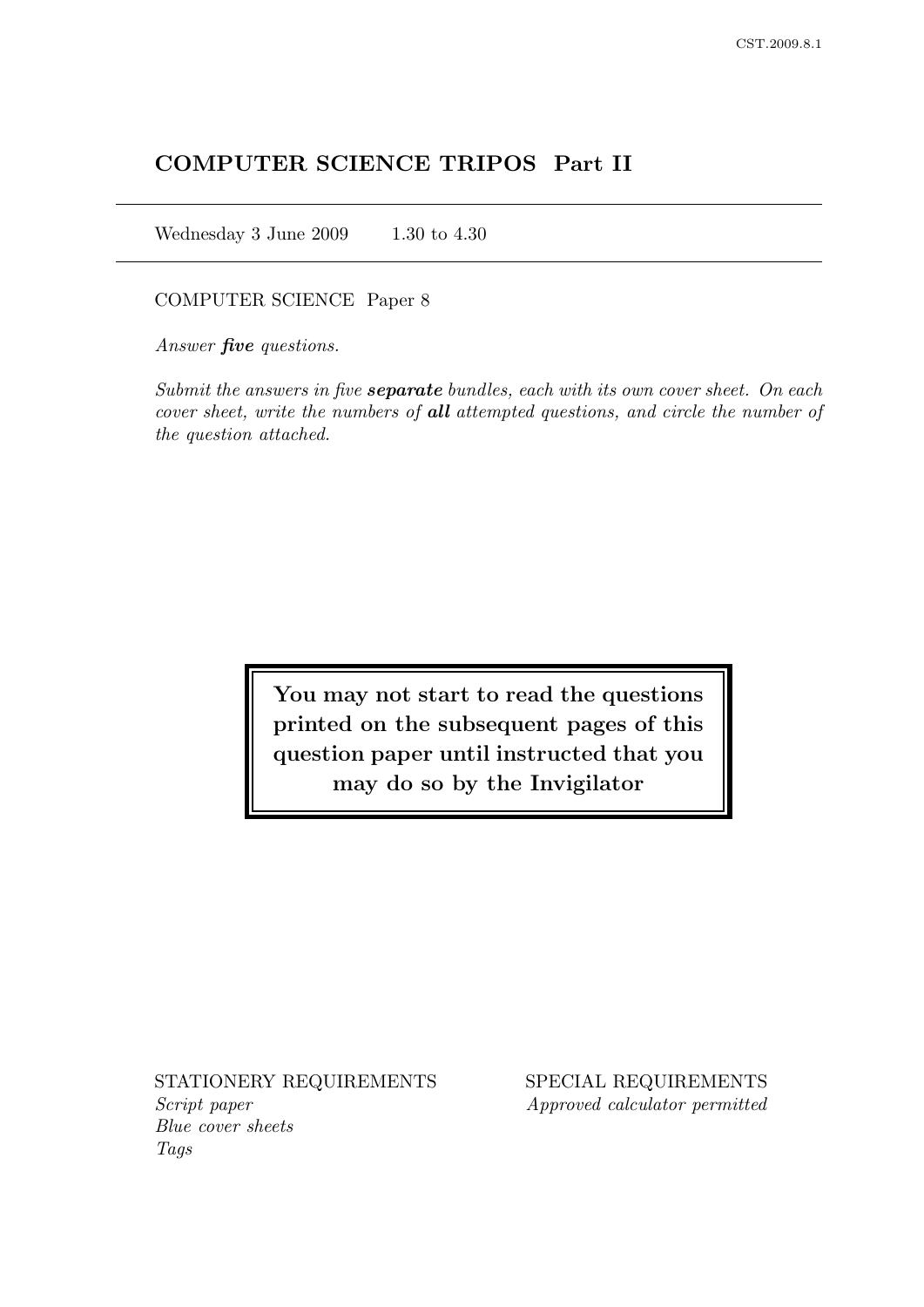## 1 Artificial Intelligence II

Consider the following Bayesian Network:



The associated probability distributions for the binary random variables A, B, C and *D* are  $Pr(a) = 0.7$ ,  $Pr(\neg a) = 0.3$  and:

| А | Pr(b A) | $\boldsymbol{B}$ | Pr(c B) | $\boldsymbol{B}$ | $\mathcal{C}$ | Pr(d B,C) |
|---|---------|------------------|---------|------------------|---------------|-----------|
|   | 0.1     |                  | 0.2     |                  |               | 0.6       |
|   | 0.15    |                  | 0.95    |                  |               | 0.5       |
|   |         |                  |         |                  |               | 0.4       |
|   |         |                  |         |                  |               | $0.3\,$   |

- (a) Write down an expression for the full joint distribution of the random variables A, B, C and D. Compute the probability that A and B are  $\top$  while C and D are  $\perp$ . [2 marks]
- (b) Use the variable elimination algorithm to compute the probability distribution of B conditional on the evidence that  $D = \bot$ . [16 marks]
- (c) Explain why the variable elimination might not be an effective algorithm to use in practice and suggest an alternative that addresses the shortcoming you have given. [2 marks]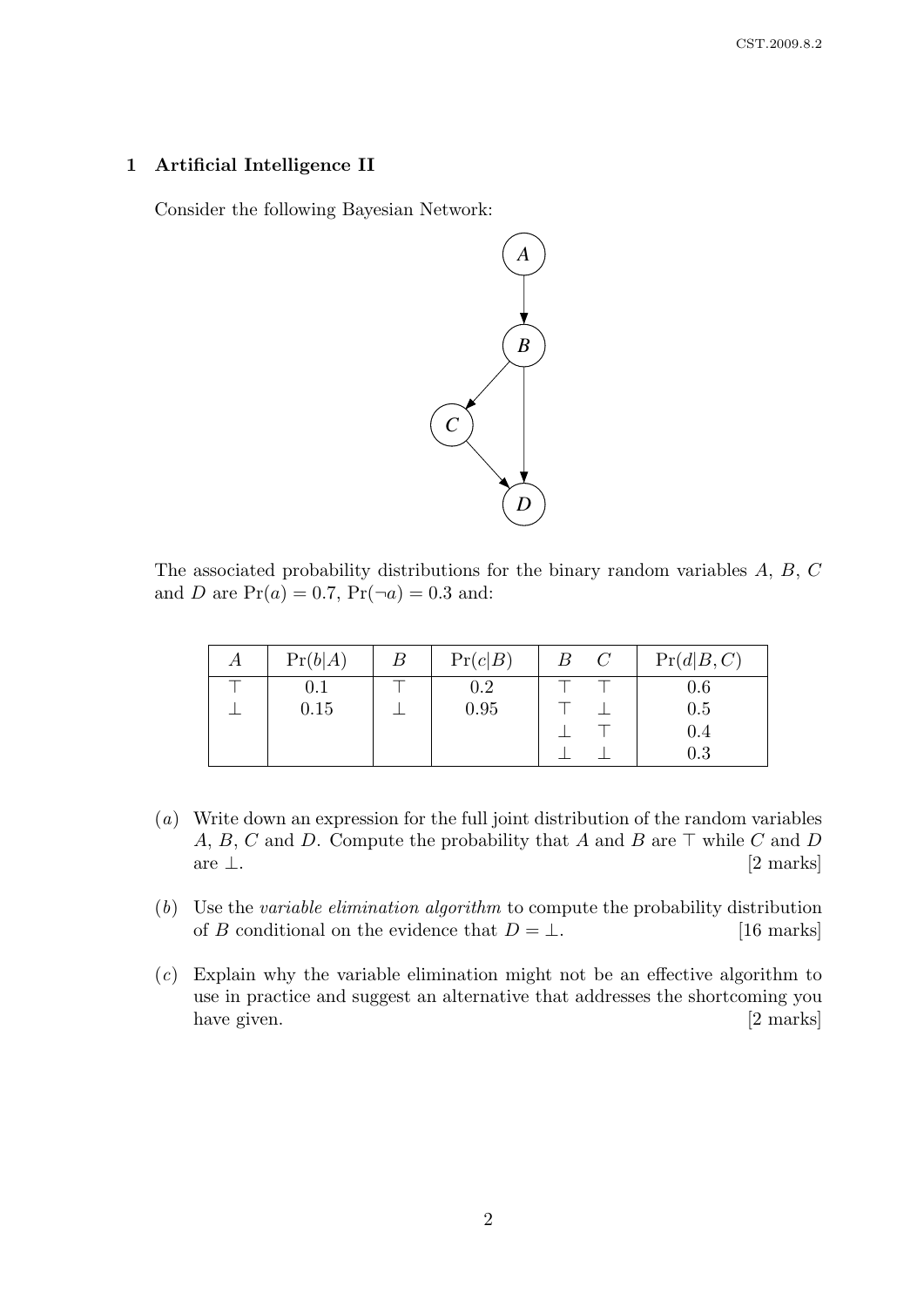## 2 Comparative Architectures

- (a) How does the use of condition codes (also known as condition bits or status flags) complicate the implementation of a superscalar processor that supports out-of-order execution? [4 marks]
- (b) A branch predictor with a high prediction accuracy is often employed to enable deeply pipelined processors to be exploited. What limits the complexity and size of such a branch predictor? [4 marks]
- (c) In the best case, how can a branch predictor and branch target buffer enable a branch instruction and the instruction at the branch's target address to be fetched in consecutive clock cycles? [6 marks]
- (d) Loop unrolling and predicated execution are two techniques that may be used to improve the performance of loops.
	- $(i)$  How do these techniques improve performance? [3 marks]
	- $(ii)$  What costs or disadvantages are associated with each technique? [3 marks]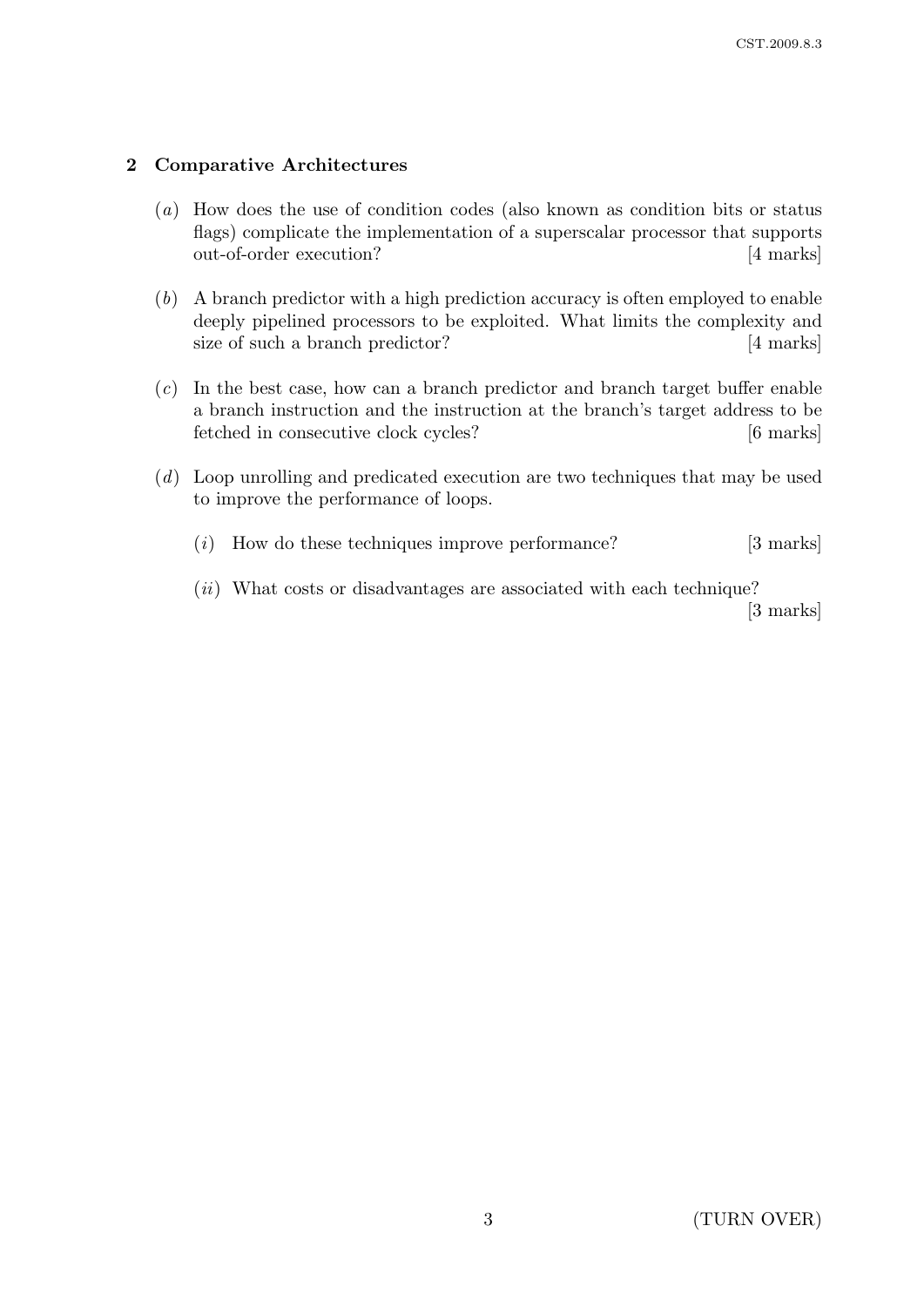### 3 Computer Systems Modelling

- (a) Suppose that X is a random variable having the Binomial distribution with parameters n and p and that  $\lambda > 0$  is a constant.
	- (i) Write down the expression for  $\mathbb{P}(X = k)$  where  $k \in \{0, 1, 2, ..., n\}$ [2 marks]
	- (ii) Now suppose that  $n \to \infty$  and p is chosen so that  $p = \lambda/n$ . Show that under this limit  $\mathbb{P}(X = k) \to e^{-\lambda} \lambda^k / k!$ , that is, to a Poisson distribution with parameter  $\lambda$ . [4 marks]
- (b) Suppose that  $N(t)$  is the random number of events in the time interval  $[0, t]$ of a Poisson process with parameter  $\lambda$ .
	- (i) State the conditions that define the Poisson process  $N(t)$ . [2 marks]
	- (ii) Show that for all  $t > 0$  the random variable  $N(t)$  has the Poisson distribution with parameter  $\lambda t$ . [4 marks]
- (c) Given a Poisson process of rate  $\lambda$  let  $X_1$  be the time of the first event and for  $n > 1$  let  $X_n$  denote the time between the events  $(n-1)$  and n. Thus the sequence  $X_1, X_2, \ldots$  gives us the sequence of *inter-event times* between the events in a Poisson process.
	- (i) Show that

$$
\mathbb{P}(X_1 > t) = \mathbb{P}(N(t) = 0)
$$

for  $t > 0$ . [4 marks]

(*ii*) Show that the inter-event times  $X_1, X_2, \ldots$  are independent, identically distributed random variables each of whose marginal distribution is an Exponential with rate parameter  $\lambda$ . [4 marks]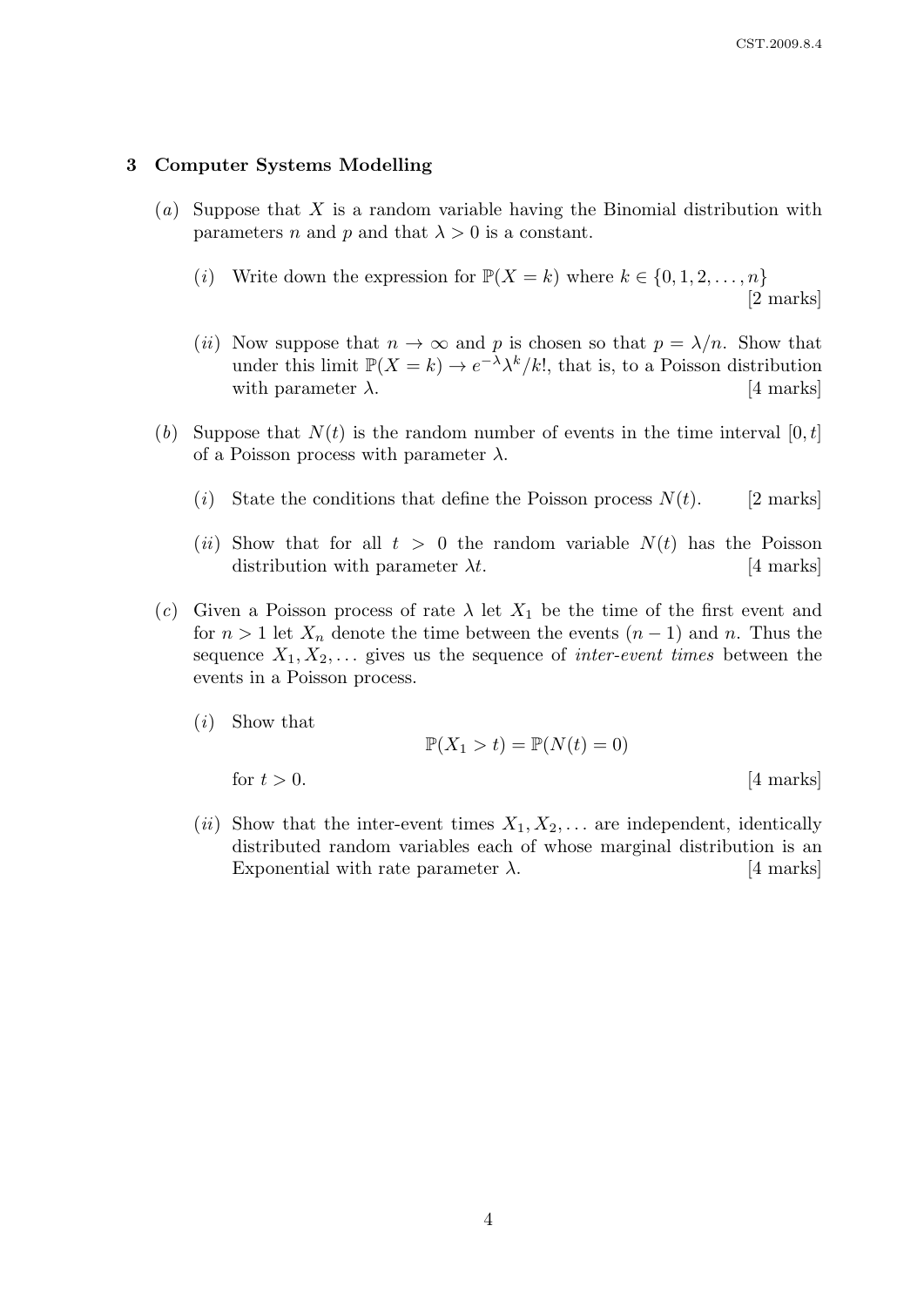### 4 Computer Vision

- (a) Discuss the significance of the fact that mammalian brains send almost ten times as many neural fibres back down the visual pathway (from cortex to thalamus), as there are ascending neural fibres bringing visual data from the retina up to the thalamus and cortex. Does this massive neural feedback projection support the thesis of "vision as hypothesis testing," and if so, how? Try to marshall other evidence supporting the view that in human vision "what you see is your own graphics" rather than the retinal image as faithfully recorded by photoreceptors in the eye. [5 marks]
- (b) Write a block of pseudo-code for convolving an image with a feature-detecting kernel. (You may ignore out-of-bounds issues at the image array boundaries.) [3 marks]
- (c) The Differentiation Theorem of Fourier analysis asserts that, for an image  $f(x, y)$  whose 2D Fourier Transform (2DFT) is  $F(u, y)$ , taking derivatives of various orders  $m$ ,  $n$  has the following spectral consequence:

$$
\left(\frac{\partial}{\partial x}\right)^m \left(\frac{\partial}{\partial y}\right)^n f(x,y) \stackrel{2DF T}{\Longrightarrow} (i\mu)^m (i\nu)^n F(\mu,\nu)
$$

In particular when the 2nd-derivative Laplacian operator  $\nabla^2$  is applied to an image, its action is to multiply the Fourier transform of the image by a paraboloid:

$$
\nabla^2 f(x, y) \equiv \left(\frac{\partial^2}{\partial x^2} + \frac{\partial^2}{\partial y^2}\right) f(x, y) \stackrel{2DF}{\Longrightarrow} -(\mu^2 + \nu^2) F(\mu, \nu)
$$

What therefore best describes the filtering operation that corresponds to taking derivatives of an image: lowpass, bandpass, or highpass? If noise in an image resides mainly in the higher spatial frequencies, should you use higher or lower order derivatives for edge detection to be less sensitive to the noise? What else could you do with differentiating filters to reduce their noise sensitivity?

[3 marks]

- (d) In pattern classification with two classes, explain how an ROC curve is derived from the underlying distributions. Define a threshold-independent performance metric based on the distributions' moments. [4 marks]
- (e) When visually inferring a 3D representation of a face, it is useful to extract separately both a shape model, and a texture model. Explain the purposes of these steps, their use in morphable models for pose-invariant face recognition, and how the shape and texture models are extracted and later re-combined.

[5 marks]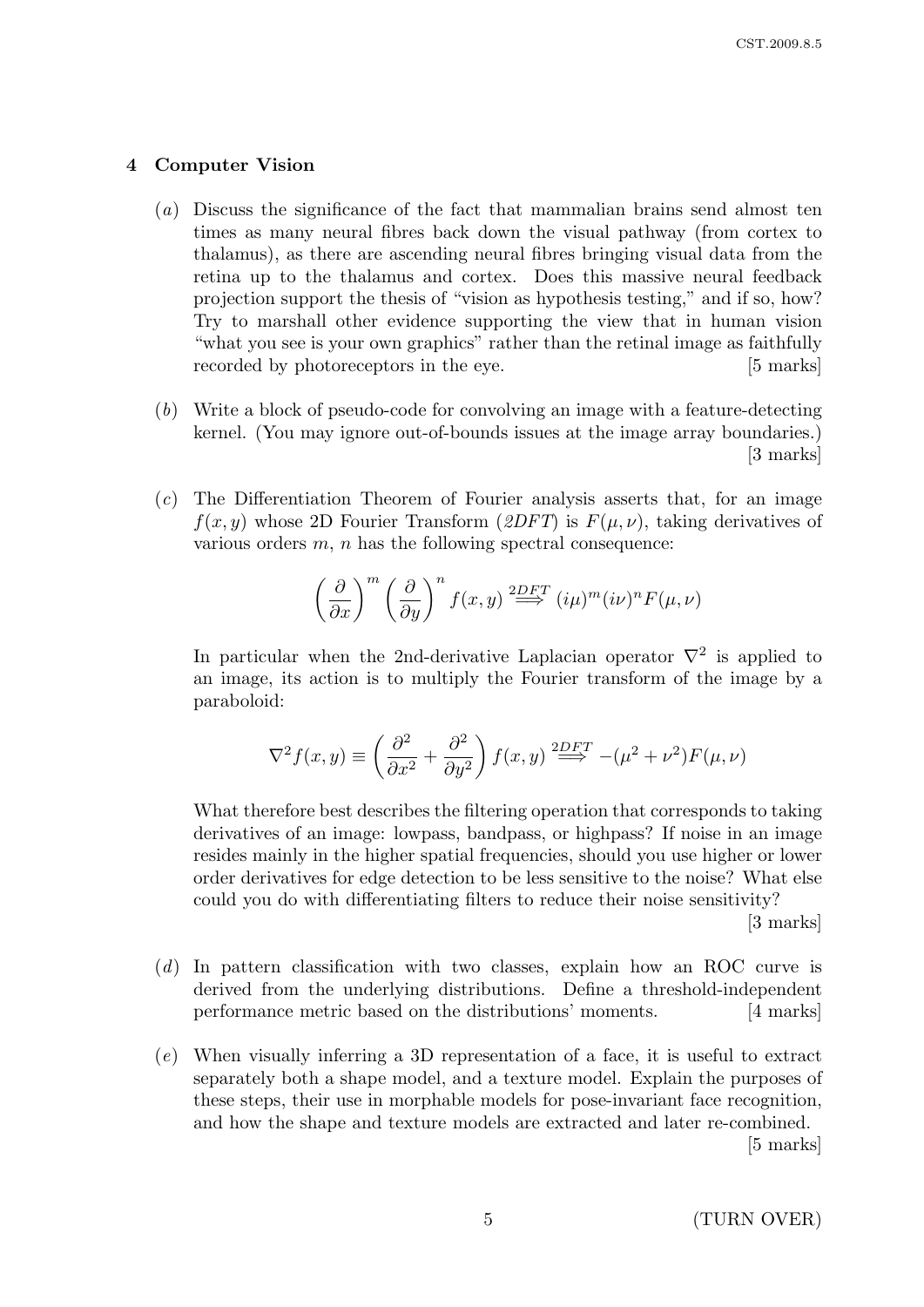## 5 Digital Communication II

- (a) Shared media networks make use of Media Access Control protocols to allocate resources.
	- (i) Outline the use of  $CSMA/CD$  on Ethernets. [5 marks]
	- $(ii)$  Outline the use of CSMA/CA on Wireless Ethernets. [5 marks]
- (b) Discuss the trade-offs between network resource pre-allocation and network resource contention-based schemes in terms of delays and throughput under varying traffic loads. [10 marks] [10 marks]

#### 6 Digital Signal Processing

While reverse-engineering a radio receiver, you find in its firmware the following two discrete systems implemented:

$$
y_n := x_n e^{j\pi n/2}
$$
  

$$
z_n := \sum_{k=-4000}^{4000} y_{n-k-4000} \times 10^{-3} \operatorname{sinc}(k/10^3) \times \left(0.54 - 0.46 \cos\left(2\pi \frac{k+4000}{8000}\right)\right)
$$

The discrete sequence  $\{x_n\}$  emerges from an analog-to-digital converter operating at sampling frequency  $f_s = 240$  kHz, whose input is connected via a 100 kHz low-pass filter and linear amplifier directly to a radio antenna.

- (a) Explain the function of both discrete systems in the frequency domain and their main parameters (e.g. type of filter, cutoff frequency, type of window). [12 marks]
- (b) In approximately which frequency range will antenna signals substantially influence the resulting sequence  $\{z_n\}$ ? [4 marks]
- $(c)$  Will the subsequent application of the discrete system

$$
b_n:=z_{\rm 500n}
$$

cause aliasing, and why? [4 marks]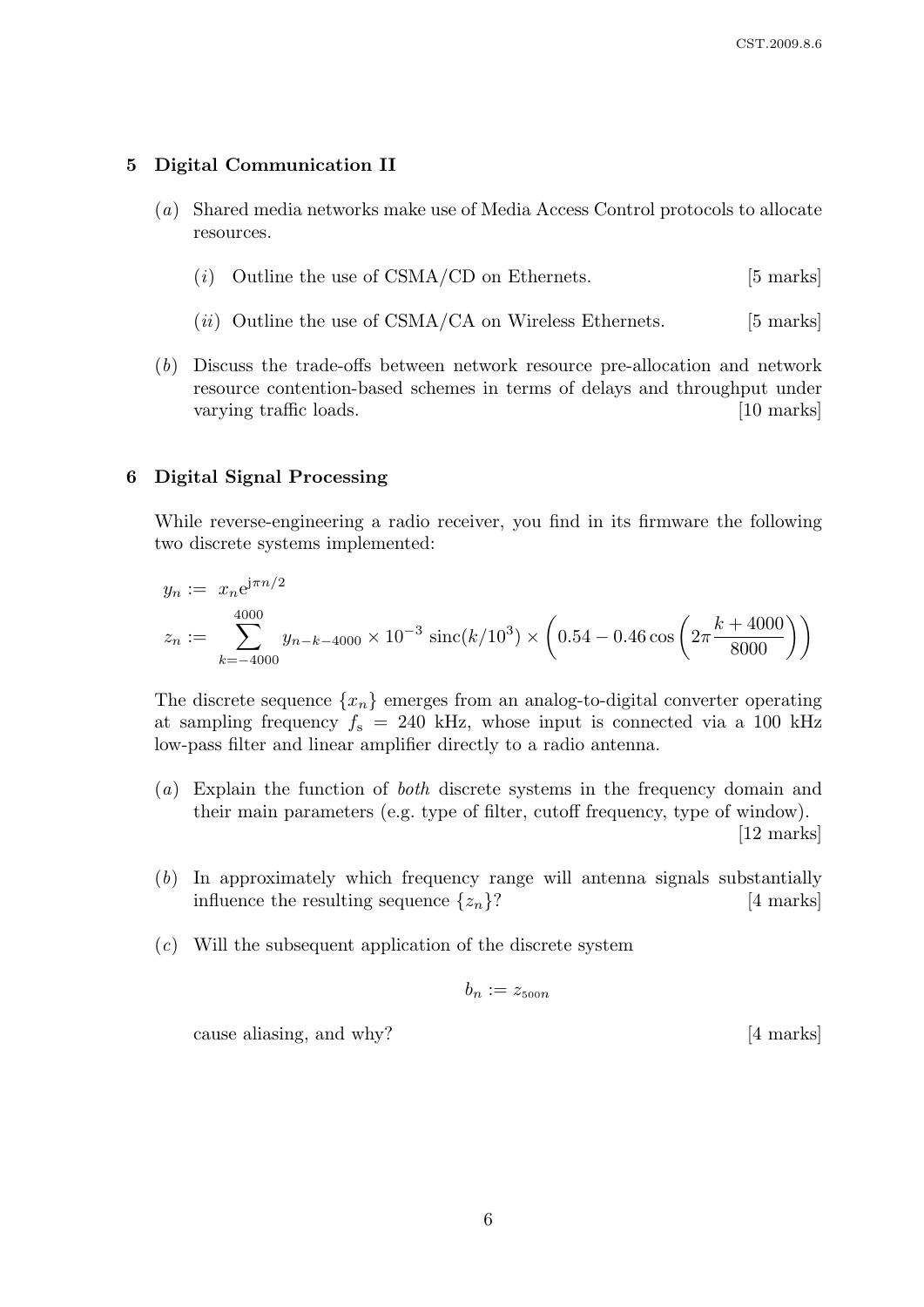## 7 Types

- (a) Explain what is meant by a *solution* for a Mini-ML typing problem  $\Gamma \vdash M : ?$ and what it means for a solution to be *principal*. [4 marks]
- (b) Consider the following typing problems (where  $\alpha$  and  $\beta$  are distinct type variables).
	- (i)  $x : \forall {\beta}(\beta \to \alpha) \vdash x (x \text{ nil}) : ?$
	- (ii)  $x : \forall {\alpha} {\{\alpha\}} (\beta \to \alpha) \vdash x \text{ ( } x \text{ nil} \text{ ) : ?}$
	- (iii)  $x : \forall {\beta} (\beta \to \alpha \text{ list}) \vdash x :: (x \text{ nil}) : ?$
	- (iv)  $x : \forall {\alpha} (\beta \to \alpha \text{ list}) \vdash x :: (x \text{ nil}) : ?$

For each typing problem, either give a solution together with a proof of typing. or show that no solution exists. [16 marks]

## 8 E-Commerce

It is said that the Internet played a significant role in the US presidential election. You are asked by a major UK political party to advise them on their Internet policy and associated website. The party has about 200,000 members, each paying a fee of  $\pounds 25$  per annum. Its total annual income, mainly from donations, is about  $\pounds 20M$ . The UK has about 46 million people registered to vote. There are about 646 parliamentary constituencies.

- (a) Describe in brief bullet points the key elements of your proposed Internet strategy. [5 marks]
- (b) Draw an outline block diagram of the architecture that would be needed.

[5 marks]

- (c) Make and justify some estimates of the size and cost for its implementation. [5 marks]
- (d) Outline relevant regulations. [5 marks]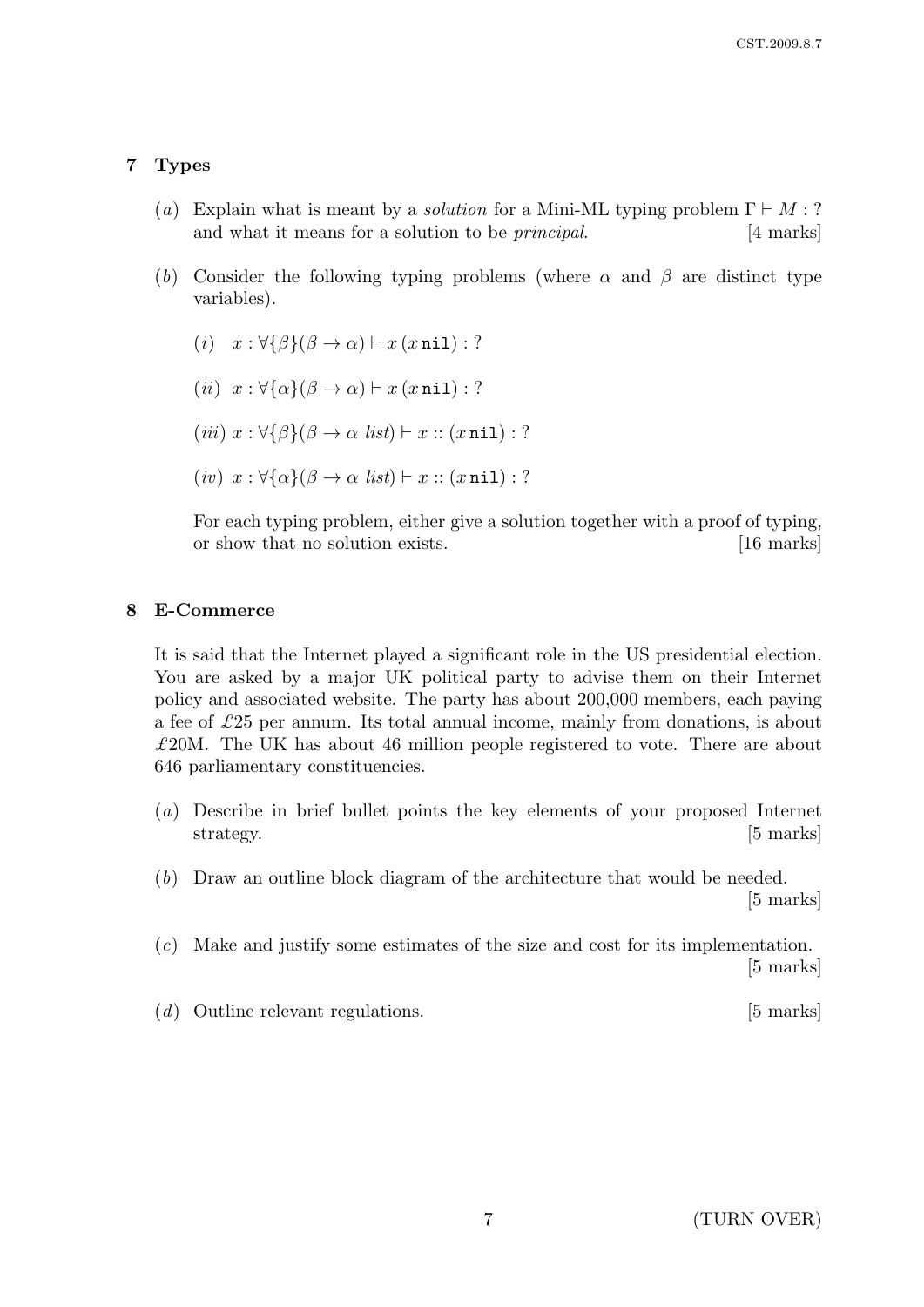## 9 Information Retrieval

The PageRank  $R$  of a webpage  $u$  is defined as:

$$
R(u) = (1 - q) + q \sum_{v \in B_u} \frac{R(v)}{N_v}
$$

Here,  $B_u$  is the set of pages that points to u,  $N_u$  is the number of pages that u points to, and  $q$  is the probability of staying locally on the webpage.

- (a) Explain the concept of PageRank, and how it is calculated. [4 marks]
- (b) Why is it relevant for web search? [3 marks]
- (c) Give, and briefly explain, the corresponding matrix notation of the PageRank computation. [3 marks]
- $(d)$  Give the linkage matrix A of the network given in the diagram below.

[5 marks]



(e) Show the final matrix that will be subjected to the PageRank calculation, if  $q = 0.8$  is used. [5 marks]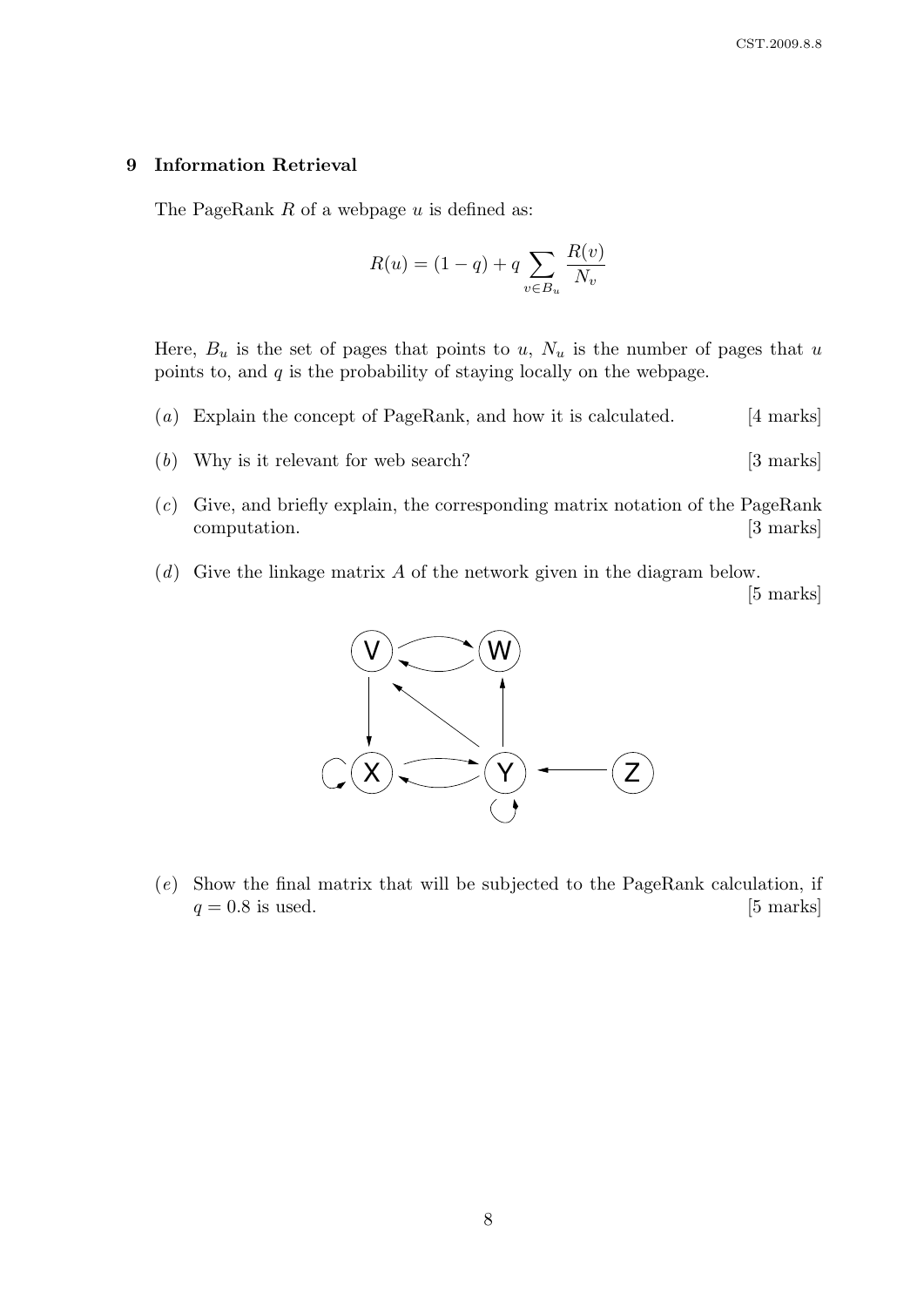#### 10 Natural Language Processing

- (a) Give brief definitions of the following terms. Illustrate the definitions with examples.
	- (i) hyponymy
	- $(ii)$  meronymy
	- $(iii)$  antonymy

[2 marks each]

(b) Describe Yarowsky's (1995) technique for word sense disambiguation and illustrate how it would disambiguate the following two senses of "sake":

> Sense 1: sake, interest (a reason for wanting something done: "for your sake", "died for the sake of his country")

> Sense 2: sake, saki, rice beer (Japanese alcoholic beverage made from fermented rice, usually served hot)

> > [14 marks]

#### 11 Security

- (a) Give four uses of anonymous communications other than censorship resistance. [4 marks]
- (b) Explain the role of latency in anonymous communications. What limits or costs does low latency impose? [4 marks]
- (c) Imagine you are a government censor, trying to identify which of your citizens are viewing forbidden websites through Tor.
	- $(i)$  If you are able to wiretap the Internet connections of any 1% of the population, what effective capability does this give against Tor users? [4 marks]
	- (ii) If there are currently 1000 active Tor nodes, what extra capability would you acquire if you added a further 100 nodes under your control? Explain any assumptions you make. [4 marks]
- (d) If you are using Tor to escape censorship, how often should you change the circuit path you use? Explain your answer. [4 marks]

9 (TURN OVER)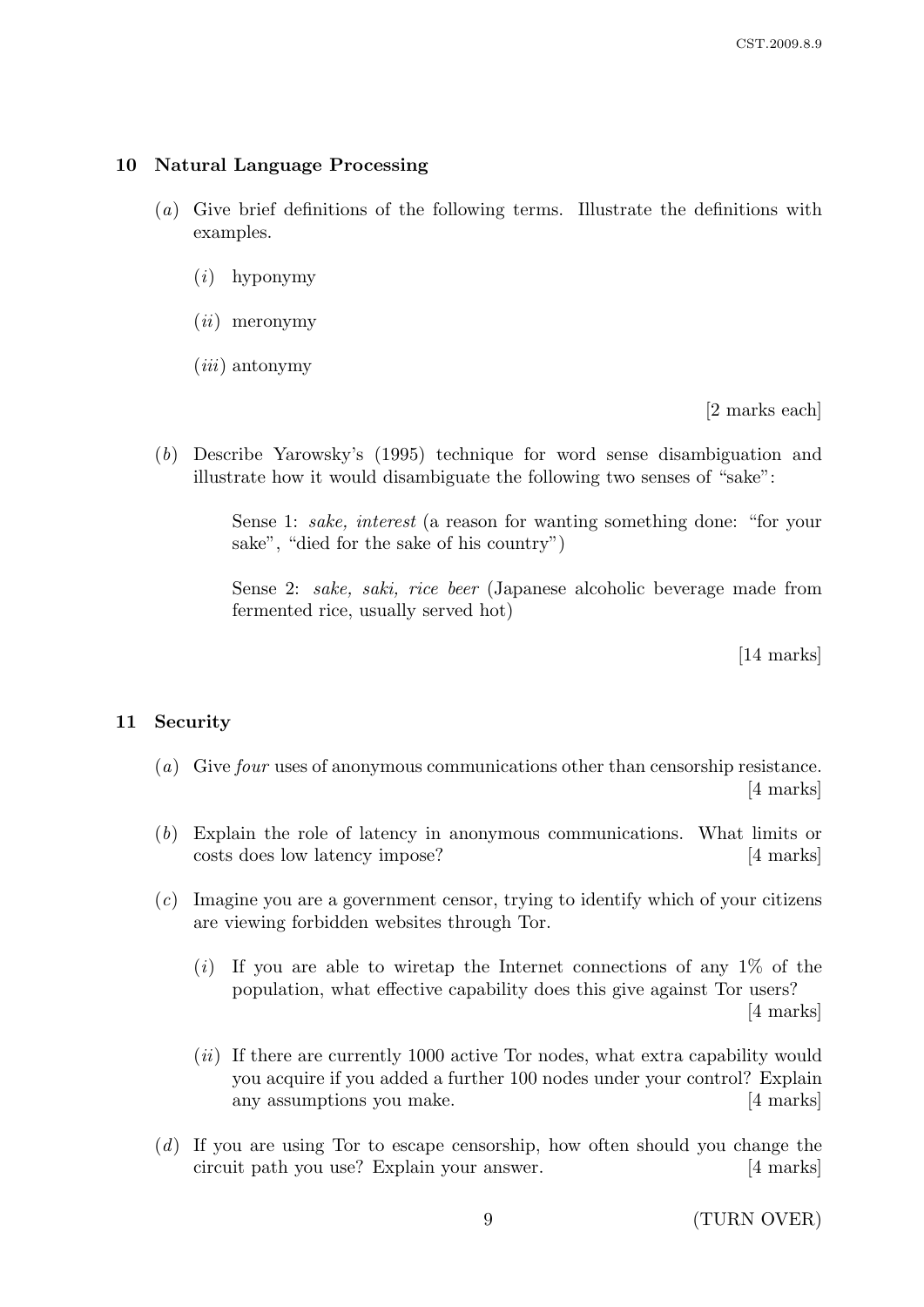### 12 Specification and Verification I

- (a) What is Russell's Paradox? Explain how it is avoided in higher-order logic. [4 marks]
- (b) Explain how the universal quantifier  $\forall$  is defined in higher-order logic. Write down a definition of the quantifier and give its type. [4 marks]
- $(c)$  Define a constant ExistsFour in higher-order logic such that ExistsFour P represents " $P(x)$  is true for at least 4 values of x". [4 marks]
- (d) Define a constant TotalSpec in higher-order logic that represents the total correctness specification  $[P]$  C  $[Q]$ . What are the types of the terms representing  $P, C$  and  $Q$ ? [4 marks]
- $(e)$  Using TotalSpec from your answer to part  $(d)$ , write down formulae that represent the sequencing and WHILE rules for total correctness. [4 marks]

## 13 System-on-Chip Design

- (a) How and why does SystemC model registers that have widths not native to the C language? [5 marks]
- $(b)$  Sketch C++ code in the style of SystemC for a five-bit synchronous counter module that counts up or down depending on an input signal. Explain whether you consider your design to be fully within the nominal "synthesisable subset" of SystemC. [7 marks]
- (c) Does SystemC reduce the need for RTLs (Register Transfer Languages) such as Verilog and VHDL? Explain what SystemC can provide that is not found in RTLs and vice versa. [8 marks]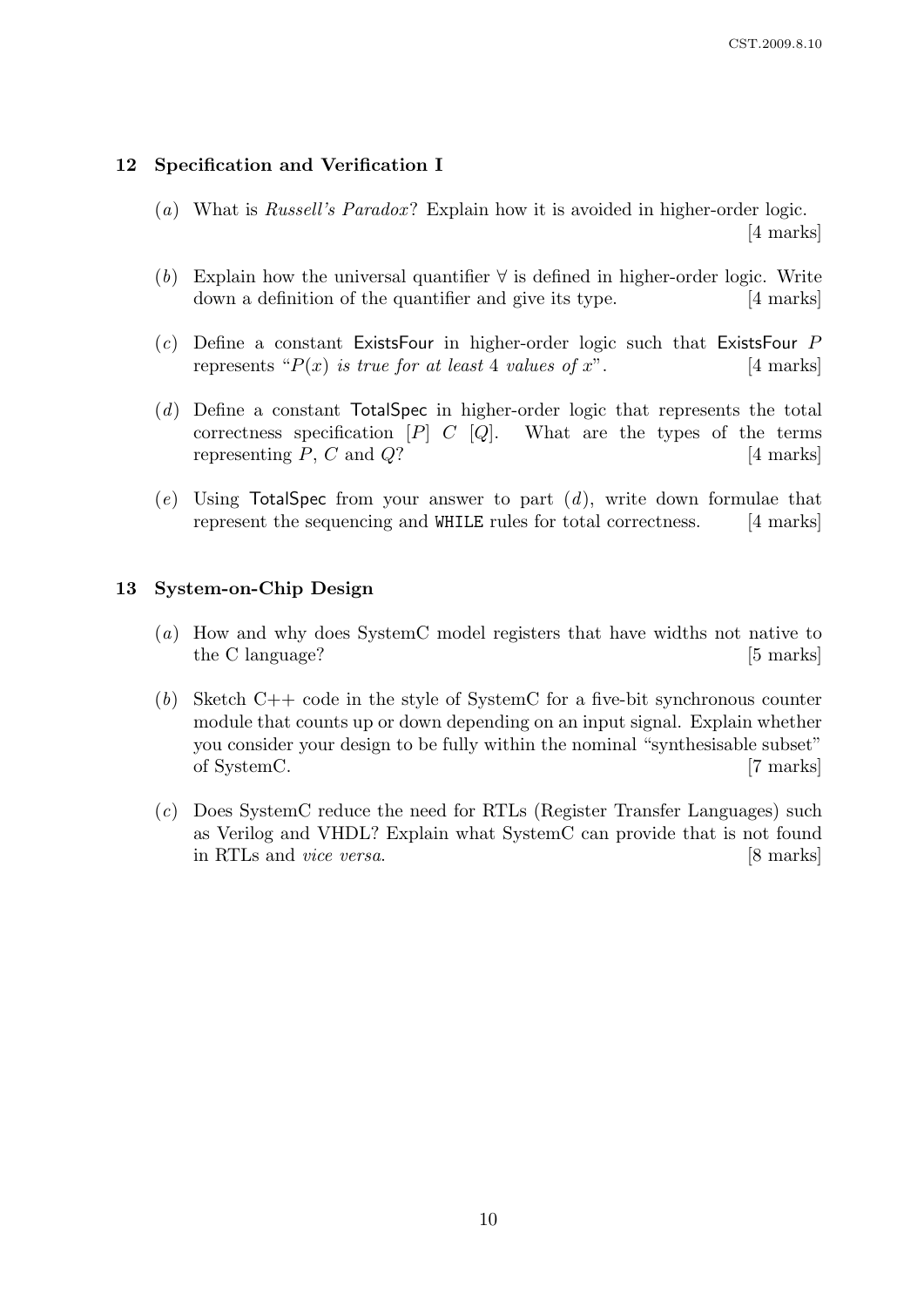## 14 Topics in Concurrency

- (a) In the context of transition systems, explain what a strong bisimulation is and what it means for two states to be strongly bisimilar. [3 marks]
- (b) Describe Hennessy–Milner logic and its semantics. [4 marks]
- (c) Prove that if two states in transition systems are not strongly bisimilar then there is an assertion of Hennessy–Milner logic that is true of one state but false of the other. [7 marks]
- $(d)$  In the transition systems below, are states t and v strongly bisimilar? Justify your answer, by exhibiting either a strong bisimulation or an assertion of Hennessy–Milner logic true of one state but false of the other.



[6 marks]